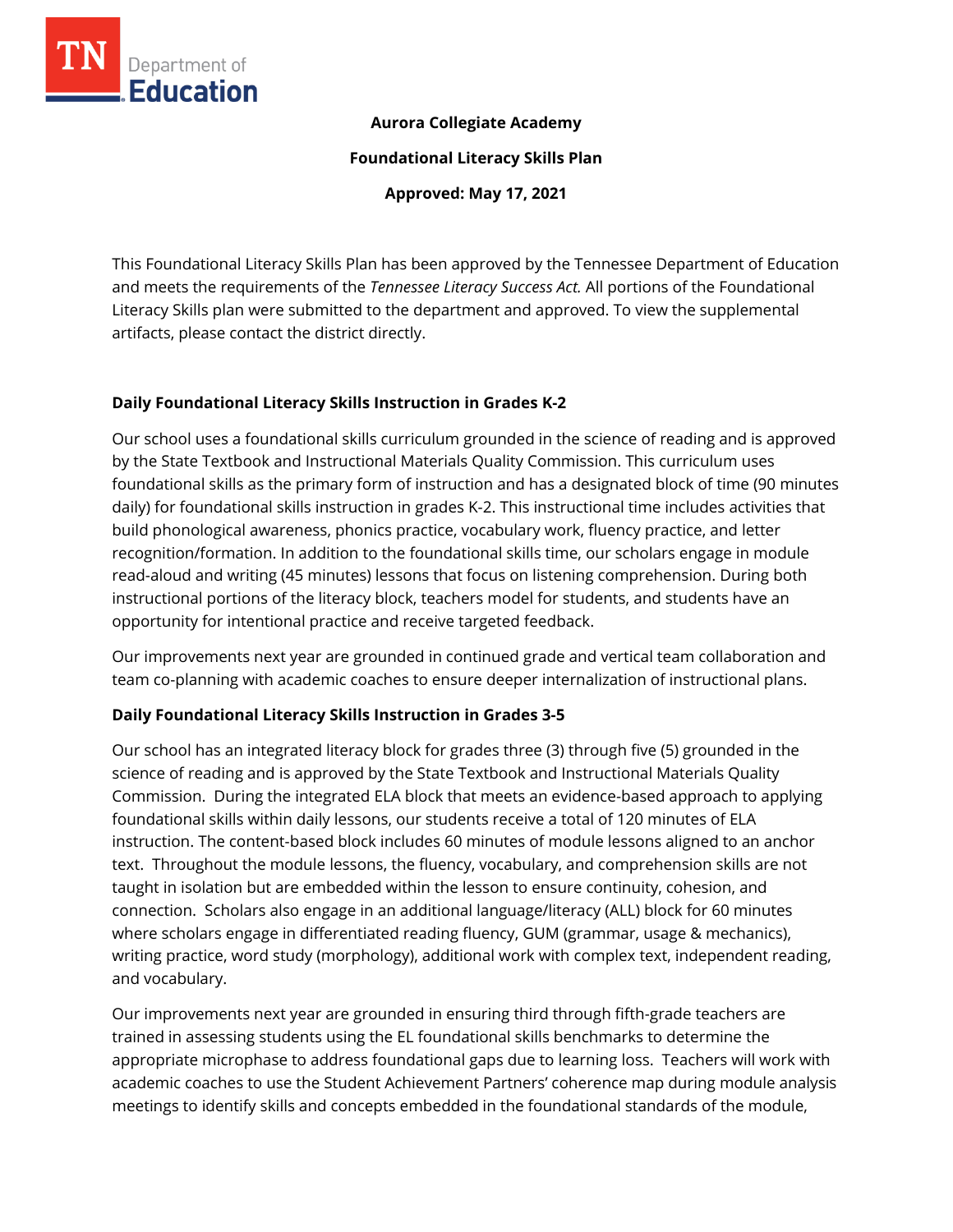Department of Education

along with any other soft skills or conceptual underpinnings that students will need coming into the new module. Teachers will use module pre-assessments to determine specific scholar needs. The principal will monitor the implementation of this practice to ensure the focus is on acceleration and not remediation.

## **Approved Instructional Materials for Grades K-2**

Open Up - K-5 Expeditionary Learning

### **Approved Instructional Materials for Grades 3-5**

Open Up - K-5 Expeditionary Learning

# **Universal Reading Screener for Grades K-5. This screener complies with RTI<sup>2</sup>and Say Dyslexia requirements.**

NWEA MAP and MAP Fluency with EasyCBM. We would like to preview the state's universal screener as well.

#### **Intervention Structure and Supports**

In the fall, students are given a universal screener (NWEA MAP) to determine which students have a significant reading deficiency or are "at-risk". Our grade-level teachers, RTI coordinator, school psychologist, and principal review universal screener data to determine which students score between the 0-25th percentile. Those students demonstrating need are classified as in need of Tier II or Tier III instruction. Students classified as Tier II or Tier III are given a diagnostic assessment (Easy CBM/I-Ready) to determine specific deficits to best assign students to a small group with an intervention that will narrow skill gaps. Students receive daily, small-group intervention for at least 45 minutes in their area of greatest deficit.

We have research-based options for reading intervention support available to our students who are "at-risk" and/or who have been identified with a significant reading deficiency. Our ELA curriculum contains an assessment and remediation guide in which teachers can find activities that directly address skill gaps. They can tailor this to the needs of their RTI group of students. If that intervention is not proving to be effective, more comprehensive, strategic interventions (such as SPIRE) become an option. Data teams meet every 20-23 days to determine if a change in the intervention or the person providing the intervention is warranted. The data team also looks at other variables (attendance, engagement) as part of the decision-making process before a change is made to the programming or provider.

Our students receive explicit instruction in their area of deficit in small groups using research-based materials and strategies. These students are also screened using MAP Reading Fluency to determine if they have characteristics of dyslexia. Students who do demonstrate those characteristics receive intensive intervention as outlined in the Say Dyslexia Law using programs that meet the law's requirements. Our school notifies families of students who demonstrate characteristics of dyslexia and flags these students in PowerSchool. The intervention takes place daily during a school-wide block of time in the master schedule just for RTI. When students are in their RTI groups, they work on activities and assignments that make them stronger in that skill.